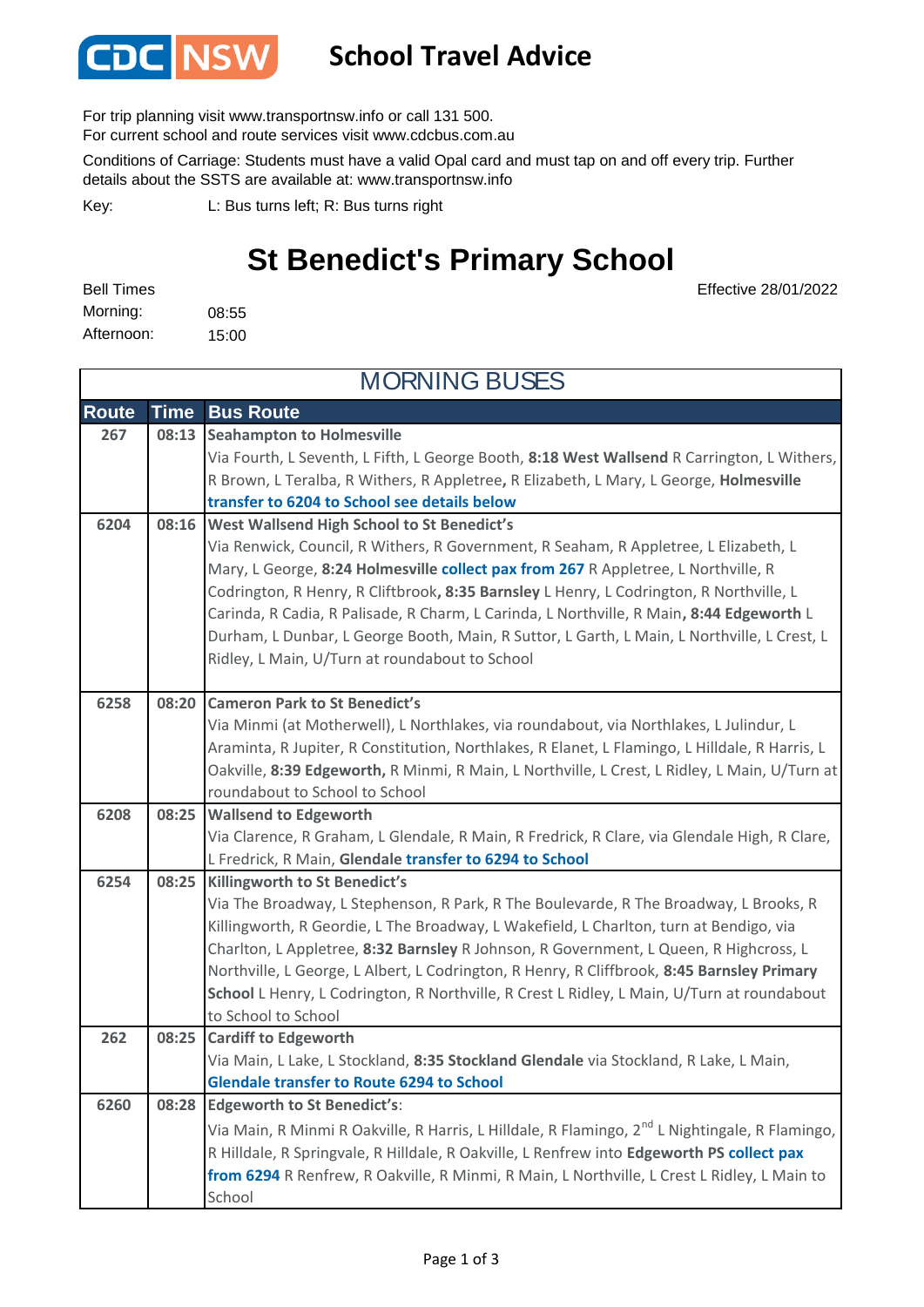## **CDC** NSW School Travel Advice

| <b>Route</b> |       | <b>Time Bus Route</b>                                                                     |
|--------------|-------|-------------------------------------------------------------------------------------------|
| 6294         | 08:37 | <b>Glendale opposite MBR 635 to St Benedict's</b>                                         |
|              |       | Via main collect pax from 6208 & 262, R Neilson, L Murchison, R Turnbull, R Sedgwick, L   |
|              |       | Neilson, L Harper, R Sedgwick, L Minmi, R Oakville, L Renfrew into Edgeworth PS transfer  |
|              |       | to route 6260                                                                             |
| 6256         |       | 08:30 Wakefield to St Benedict's                                                          |
|              |       | Via Miller, R Wakefield, L The Broadway 8:40 Killingworth, The Broadway, L Stephenson, R  |
|              |       | Park, R The Boulevarde, R The Broadway, L Brooks, R Killingworth, R Geordie, L The        |
|              |       | Broadway, L Wakefield, R Northville, R Codrington, R Henry, R Cliffbrook 8:45 Barnsley, L |
|              |       | Henry, R Northville, R Crest, L Ridley, L Main, U-turn at roundabout to School            |
|              |       |                                                                                           |

 $\Gamma$ 

┑

| <b>AFTERNOON BUSES</b> |             |                                                                                                 |  |  |
|------------------------|-------------|-------------------------------------------------------------------------------------------------|--|--|
| <b>Route</b>           | <b>Time</b> | <b>Bus Route</b>                                                                                |  |  |
| 6209                   | 15:05       | St Benedict's to Cameron Park South -                                                           |  |  |
| Mon to                 |             | Via Crest, R Ridley, L Windsor, R Suttor, L Garth, L Main, R Durham, L Dunbar, L George         |  |  |
| Thu                    |             | Booth, Main, L Minmi, at Edgeworth Public School transfer to 6159 to Cameron Park               |  |  |
| Only                   |             | North West or 6215 to Cameron Park North East or 6153 to Edgeworth, Glendale &                  |  |  |
|                        |             | Wallsend see details below L Oakville, L Renfrew, R Oakville, L Hilldale, L Springvale, L       |  |  |
|                        |             | Hilldale, R Harris, L Oakville, R Minmi, L Main                                                 |  |  |
| 6211                   | 15:05       | St Benedict's to Cameron Park South -                                                           |  |  |
| Fri Only               |             | Via Crest, R Ridley, L Windsor, R Suttor, L Garth, L Main, R Durham, L Dunbar, L George         |  |  |
|                        |             | Booth, Main, L Minmi, at Edgeworth Public School transfer to 6159 to Cameron Park               |  |  |
|                        |             | North West or 6215 to Cameron Park North East or 6153 to Edgeworth, Glendale &                  |  |  |
|                        |             | Wallsend see details below L Oakville, L Renfrew, R Oakville, L Hilldale, L Springvale, L       |  |  |
|                        |             | Hilldale, R Harris, L Oakville, R Minmi, L Main                                                 |  |  |
| 6279                   | 15:05       | <b>St Benedict's to Barnsley &amp; Holmesville</b>                                              |  |  |
|                        |             | Via Main, R Garth, R Windsor, R Ridley, L Crest, L Northville, R Carinda, R Cadia, R Palisade,  |  |  |
|                        |             | R Charm, L Carinda, R Northville, R George, L Albert, L Codrington, R Henry, R Cliffbrook,      |  |  |
|                        |             | Barnsley PS transfer to 6249 for Seahampton L Henry, L Codrington, L Northville, R              |  |  |
|                        |             | Highcross, L Queen, R Government, L Johnson, R Appletree, Holmesville L George, R Mary,         |  |  |
|                        |             | R Elizabeth, L Appletree,                                                                       |  |  |
| 6281                   | 15:05       | <b>St Benedict's to Barnsley &amp; Holmesville</b>                                              |  |  |
| <b>Mon</b>             |             | Via Main, R Garth, R Windsor, R Ridley, L Crest, L Northville, R Carinda, R Cadia, R Palisade,  |  |  |
| only                   |             | R Charm, L Carinda, R Northville, R George, L Albert, L Codrington, R Henry, R Cliffbrook,      |  |  |
|                        |             | Barnsley PS transfer to 6249 for Seahampton L Henry, L Codrington, L Northville, R              |  |  |
|                        |             | Highcross, L Queen, R Government, L Johnson, R Appletree, Holmesville L George, R Mary,         |  |  |
|                        |             | R Elizabeth, L Appletree,                                                                       |  |  |
| 6283                   | 15:05       | St Benedict's to Killingworth & Wakefield                                                       |  |  |
|                        |             | Via Main, R Garth, R Windsor, R Ridley, L Crest, L Northville, L Codrington, R Henry, R         |  |  |
|                        |             | Cliffbrook, Barnsley L Henry, L Codrington, L Northville, Charlton, L Bendigo to turnaround,    |  |  |
|                        |             | via Charlton, R Wakefield, R The Broadway, L Stephenson St, R Park St, R The Boulevard, R       |  |  |
|                        |             | The Broadway, L Brooks St, R Killingworth Rd, R Geordie St, L The Broadway, R Wakefield, L      |  |  |
|                        |             | School                                                                                          |  |  |
| 6153                   | 15:15       | Edgeworth Public School to Edgeworth, Glendale & Wallsend - collect pax from 6209 or            |  |  |
|                        |             | 6211                                                                                            |  |  |
|                        |             | via Minmi, R Sedgewick, L Harper, R Neilson, R Sedgewick, L Turnbull, L Murchison, R            |  |  |
|                        |             | Neilson, L Main, L Emily, R Clare, via Glendale High, L Clare, R Fairleigh, L Main, L Glendale, |  |  |
|                        |             | R Graham, L Clarence, R Reservoir, L Jubilee, L Aries, R Croudace to Cardiff Rd                 |  |  |
|                        |             |                                                                                                 |  |  |